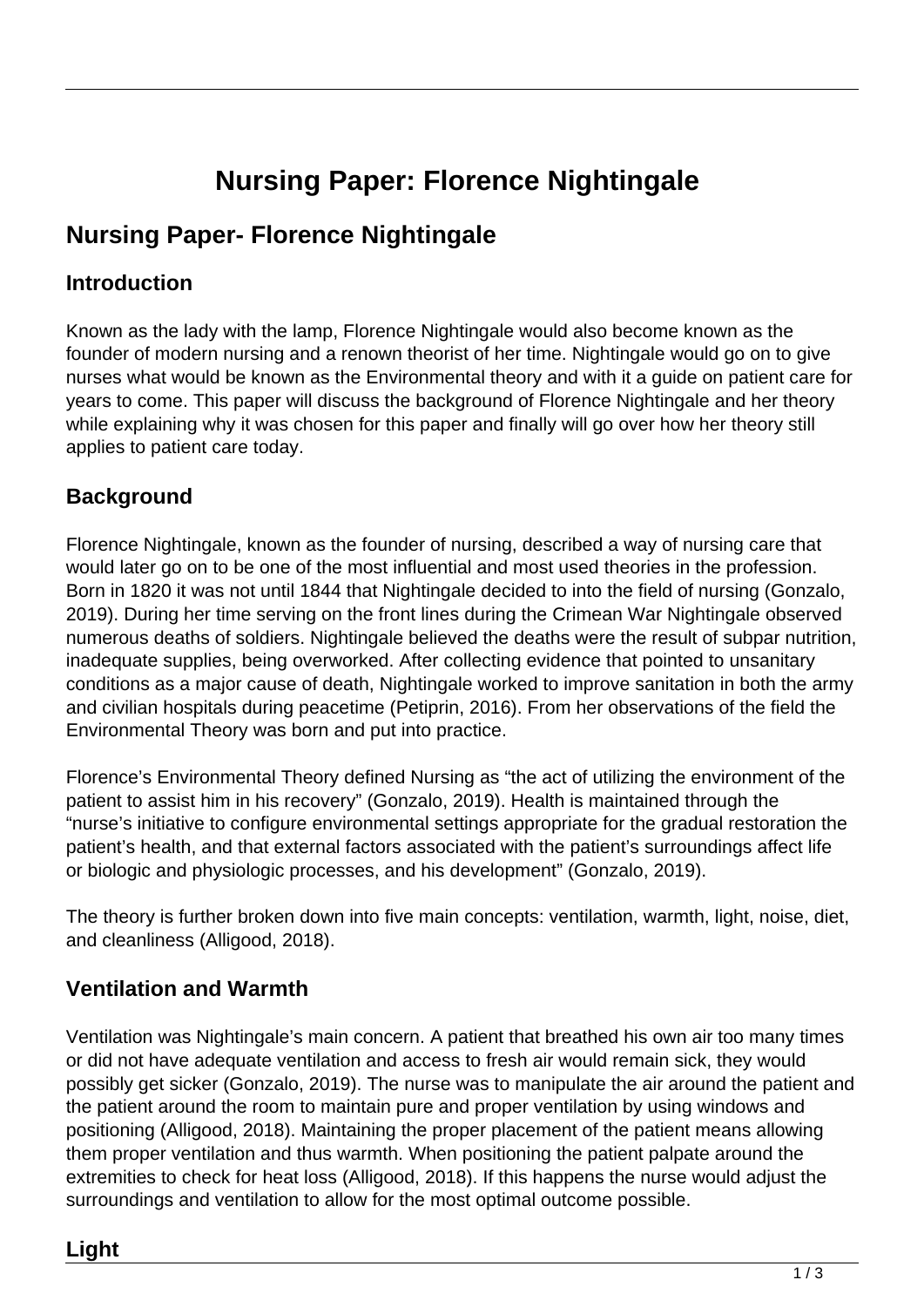Light was another key factor in patient surroundings. To achieve the most beneficial effect of the light, the nurse was instructed to move the patient into direct sunlight (Alligood, 2018). Direct sunlight is the most beneficial and has the most tangible effects on the body.

# **Noise**

The noise was detrimental to the patient and the healing process. The nurse could and should seek to maintain quiet and activities that created noise around the patient should be avoided at all cost. Nurses should never whisper about their clients or have long conversations about them. It is to be avoided. Patients need to be a part of their care and conversation. Patients should also never be awakened intentionally or accidentally during the first parts of their sleep (Gonzalo, 2019)

#### **Diet**

The nurse needs to look at the diet of the patient and assess his dietary needs and mealtimes. This goes to assess weather the food is benefiting or hindering the healing process. Patients with complex illness can be unintentionally starved to death. Intelligent nurses successful meet the needs of the patients and can manage the dietary portion of the care (Alligood, 2018). Diet can manage many short- and long-term conditions.

#### **Cleanliness**

Cleanliness is a critical aspect of the theory. Nightingale spoke directly to the patient, the nurse, and the environment in regard to how to keep the environment in order. A dirty environment meaning linen, floors, walls was a source of infection no matter how well ventilated it was (Alligood, 2018). All waste was to be disposed of quickly and properly and that included the waste that build up on the body daily. Nightingale advocated for patients and nurses to be washed and gowned in fresh linen nightly (Alligood, 2018).

## **Why Theory Chosen**

This theory was chosen because it is engrained in every nurse's head and this nurse falls back on this theory every shift. Nightingale's theory is based on explicit knowledge and is tested time and time again through many decades of nursing practice. This nurse continues to practice the items that are laid out in theory and have her patients heal. It is muscle memory to pick up clutter and debris from patients rooms during rounds and to offer baths and linen changes while seeing if they are comfortable and if they are in need of anything. This nurse works a major homeless and transient population and cleanliness and diet are major components of the environment that lead to disease that this nurse wishes she could do more about. Everything about the environment goes into the person. You cannot separate the two and thus you cannot treat the person without treating the environment.

#### **Applied to Practice**

Nightingale's theory can be applied to clinical practice with little thought. Nightingale's theory is fundamental to every part of nursing. It can be used for assessing and treatments during the during nursing process. For example, the nurse notices the patient running a fever and is